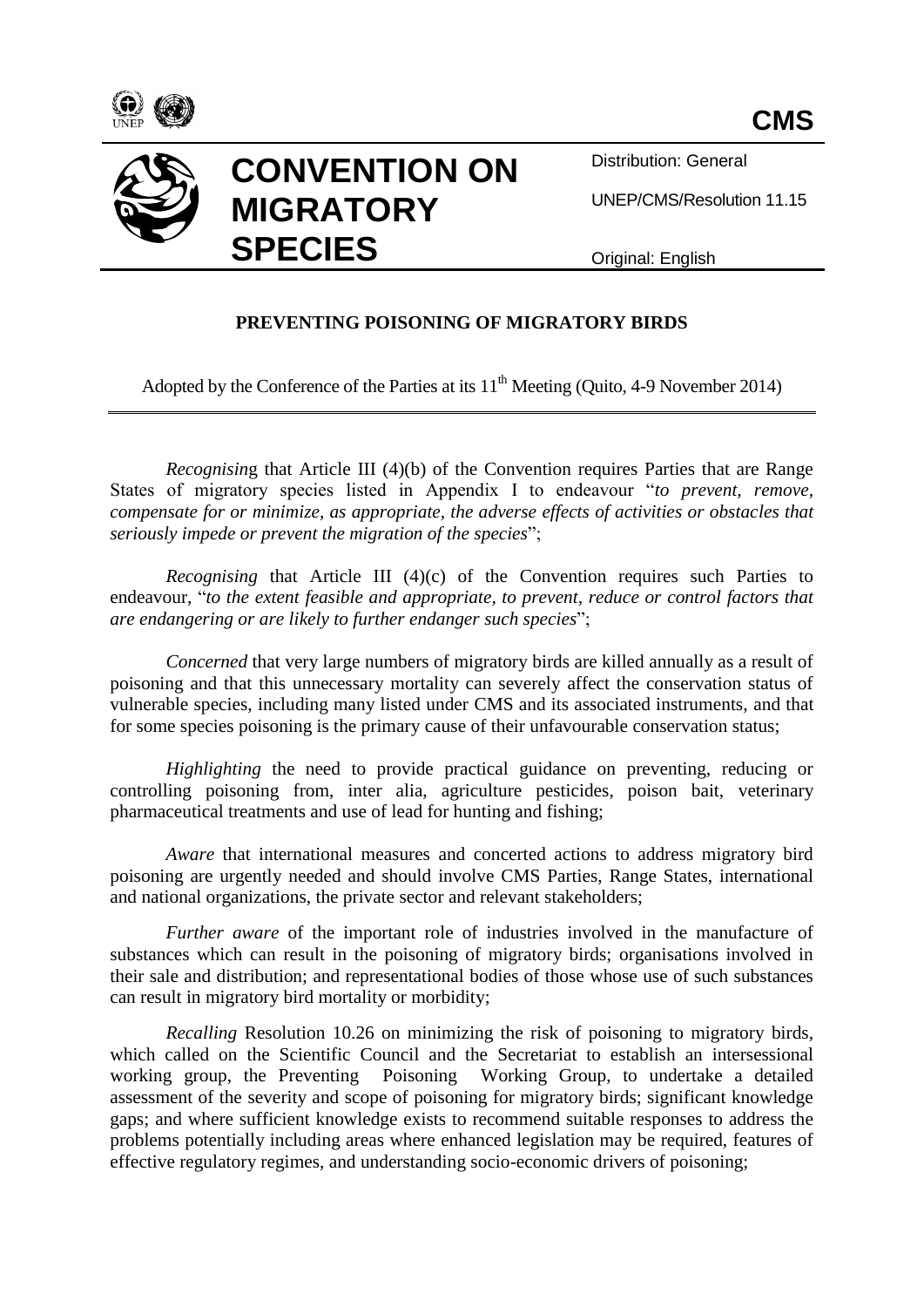*Acknowledging* the positive actions undertaken by some Parties to the Agreement on the Conservation of African-Eurasian Migratory Waterbirds (AEWA) to phase out the use of lead shot for hunting in wetlands;

*Further recalling* that the Memorandum of Understanding on the Conservation of Migratory Birds of Prey in Africa and Eurasia highlights the many African-Eurasian migratory raptors with an unfavourable conservation status at a regional and/or global level as a result of poisoning;

*Noting* the objectives of the Rotterdam Convention on the Prior Informed Consent Procedure for Certain Hazardous Chemicals and Pesticides in International Trade, which promotes the environmentally sound use of hazardous chemicals and shared responsibility to protect the environment from harm;

*Noting with satisfaction* Recommendation 164 (2013), adopted by the Standing Committee to the Convention on the Conservation of European Wildlife and Natural Habitats (Bern Convention), which raises concern regarding the widespread use of poisons to kill protected species, and calls for a strengthened cooperation to enhance national and international actions to eliminate this damaging practice;

*Recalling* the Ramsar Convention's Resolution XI.12 on ecosystem approaches to wetlands and health which recognizes the interactions between disease - including poisoning in wildlife, human and domestic animals, which stressed the urgent need to ensure that policy responses are better integrated in a 'One Health' approach across these sectors for most effective outcomes;

*Recognizing* that whilst activities associated with some substances toxic to birds can have social and/or economic significance, such as the protection of agricultural crops from pests, experience shows that strategies to minimize and prevent the risk of poisoning of birds can be, nonetheless, sustainably implemented with benefits to the provision of wider ecosystem services;

*Recognizing* that under strictly supervised conditions and on a selective basis, the legal and regulated use of poison baits can have important conservation benefits through the control of alien invasive species;

*Concerned* that there is a serious geographical bias in relevant research and knowledge, and *emphasizing* that further research on and monitoring of migratory birds and sources of poisoning are urgently required for some poisoning sources, and that studies should be designed so as to better assist in formulating and monitoring policy;

*Acknowledging* that a number of Parties are already applying relevant policies, for example, removal of certain toxic agricultural insecticides from the market, implementing programmes of Integrated Pest Management, and promoting the use of non-toxic ammunition for hunting, and *commending* those Parties for such actions;

*Noting* the UNDP/GEF 'Migratory Soaring Birds Project' implemented by BirdLife International, which aims to ensure that the conservation needs of migratory soaring birds are addressed by industry, including the agriculture sector, along the Red Sea/Rift Valley Flyway,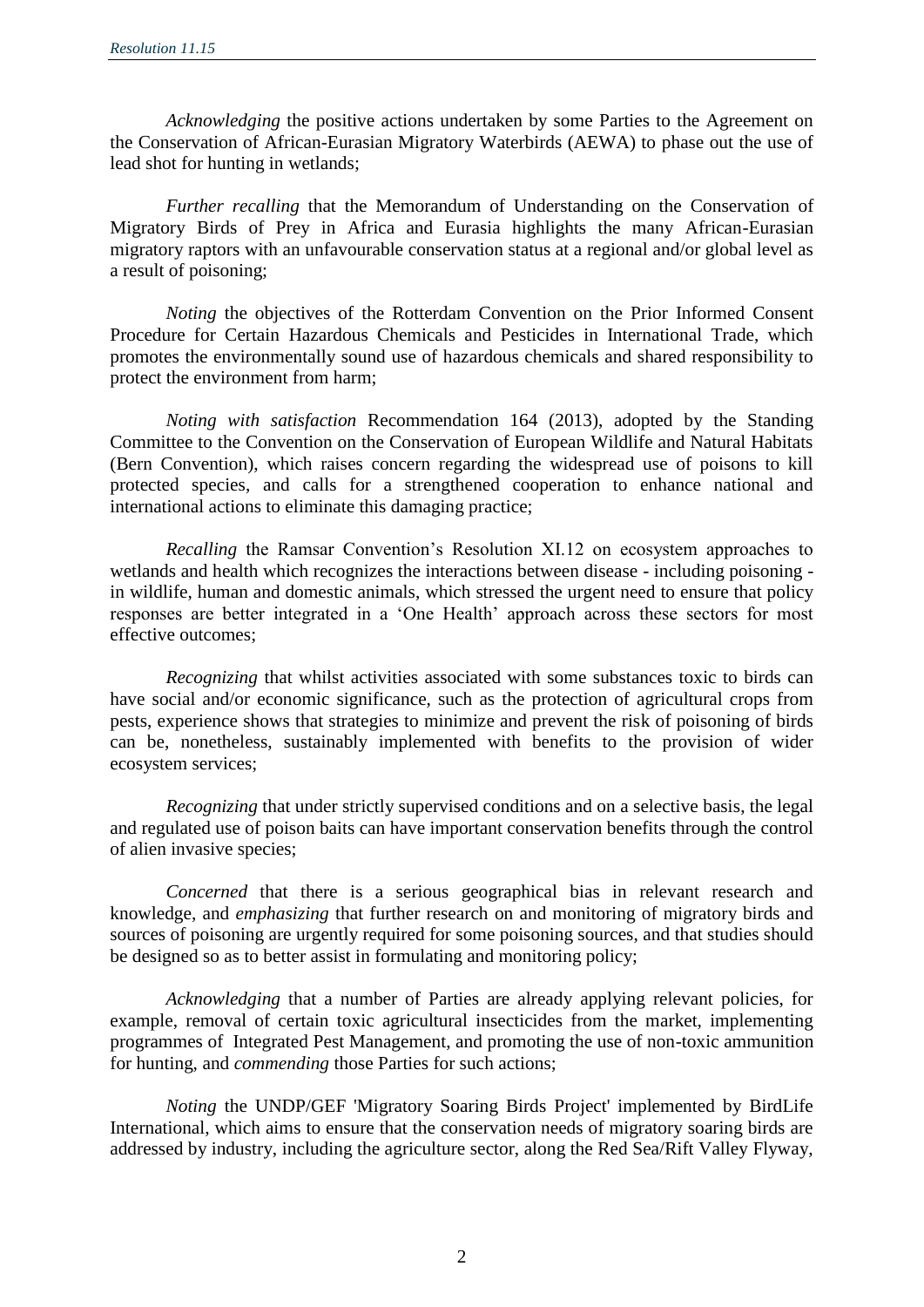and *recognizing* the potential this project has to promote the implementation of this Resolution and associated Guidelines nationally and locally;

*Stressing* that capacity building at national and regional level is of fundamental importance for the effective implementation of this Resolution;

*Acknowledging* with thanks the Government of Tunisia for hosting the workshop held in Tunis from 27-31 May 2013 to assess the severity of poisoning and to discuss guidelines, and the generous financial support provided by the Government of Switzerland and the European Science Foundation towards the organization of this workshop; and

*Taking note* of the "Review of the ecological effects of poisoning on migratory birds" (UNEP/CMS/COP11/Inf.34) and *thanking* the Preventing Poisoning Working Group members, the Coordinator and the CMS Secretariat for their contributions to the production of this document;

### *The Conference of the Parties to the Convention on the Conservation of Migratory Species of Wild Animals*

1. *Adopts* the "Guidelines to Prevent the Risk of Poisoning to Migratory Birds" (the Guidelines) Annex 2 to document UNEP/CMS/COP11/Doc.23.1.2, agreeing that it is for each Party to determine whether or how to implement the recommended actions, considering the extent and type of poisoning risk, whilst having regard to their international obligations and commitments, including those under the Convention;

2. *Urges* Parties and *encourages* non-Parties to disseminate and implement these Guidelines, as appropriate, across all flyways, where necessary translating the Guidelines into different languages for their wider dissemination and use;

3. *Encourages* CMS Parties and *invites* Parties and Signatories of CMS Family instruments to identify within flyways, those geographical areas where poisoning is causing significant migratory bird mortality or morbidity, and address these as a matter of priority applying the Guidelines as appropriate;

4. *Urges* the Secretariat to consult regularly with relevant stakeholders, including government agencies, scientific bodies, non-governmental organizations and the agricultural, pharmaceutical, hunting and fishing sectors, in order to monitor the impacts of poisoning on migratory birds and to support the elaboration of national strategies and sector implementation plans as necessary;

5. *Encourages* CMS Parties to monitor and evaluate the impact of poisoning on migratory bird species regularly at national level, as well as the effectiveness of measures put in place to prevent, minimize, reduce, or control poisoning impacts, as appropriate;

6. *Calls on* Parties and non-Parties, including inter-governmental organisations and other relevant institutions to elaborate strategies to address poisoning or to include measures contained in this Resolution and in the Guidelines in their National Biodiversity Strategies and Action Plans (NBSAPs) or relevant legislation as appropriate to prevent, minimize, reduce or control the impact of poisoning on migratory bird species;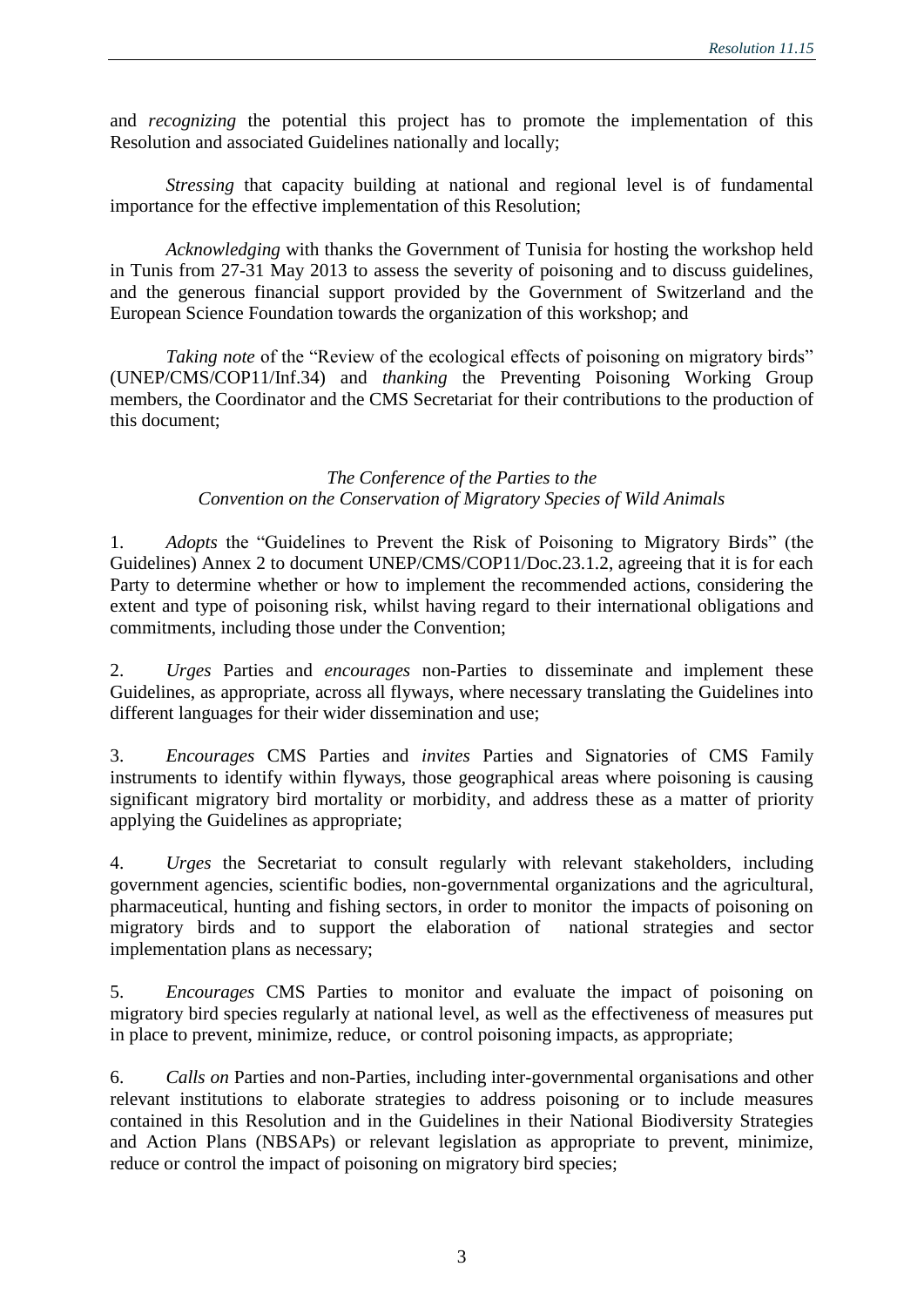7. *Instructs* the Secretariat, in close cooperation with relevant CMS instruments, to liaise with the Bern Convention Secretariat and other relevant international organizations in order to update the Guidelines as necessary, and *invites* Parties to contribute to the dissemination and updating of the Guidelines;

8. *Invites* the Rotterdam Convention on the Prior Informed Consent for Certain Hazardous Chemicals and Pesticides in International Trade to cooperate actively with CMS on matters related to poisoning of migratory birds, and in particular on the question of clarifying existing guidelines used in decision-making processes under that Convention as appropriate;

9. *Invites* the International Cooperation on Harmonisation of Technical Requirements for Registration of Veterinary Medicinal Products (VICH) and the Organisation for Economic Cooperation and Development (OECD) to consider conducting an evaluation of the risk that veterinary medicinal products pose to scavenging migratory bird species through either lethal or sub-lethal impacts, and using the results to provide guidance to the veterinary sector;

10. *Encourages* all those concerned with preventing poisoning of migratory birds to engage with such groups and create active partnerships – at appropriate scales – as a priority in implementing the Guidelines;

11. *Invites* Parties to note that neonicotinoid insecticides have become a main replacement for the organophosphates and carbamates reviewed; and to consider conducting further research on and monitoring migratory bird mortality incidents associated with the use of these and other insecticides;

12. *Instructs* the Secretariat, in collaboration with Parties and relevant international organizations, subject to the availability of funds, to organize regional workshops in high risk areas/flyways to promote the implementation of the Guidelines and to share best practice and lessons learnt;

13. *Calls on* Parties and *invites* non-Parties and stakeholders, with the support of the Secretariat, to strengthen national and local capacity for the implementation of this Resolution including, inter alia, by developing training courses, translating and disseminating examples of best practice, sharing protocols and regulations, transferring technology, and promoting the use of online tools to address specific issues that are relevant to prevent, reduce, or control poisoning of migratory birds protected under the Convention;

14. *Urges* Parties, UNEP and other relevant international organizations, as well as the industry, bilateral and multilateral donors and others, to consider supporting financially the implementation of this Resolution and the Guidelines, including through the coordination provided by the Preventing Poisoning Working Group, support of regional workshops, and the provision of financial assistance to developing countries for relevant capacity building;

15. *Proposes* the continuation of the open-ended Preventing Poisoning Working Group until COP12 under the Terms of Reference annexed to this Resolution, renewing its membership to incorporate expertise from geographical regions currently absent as well as representatives of industry and governments, to address the impact of other sources of poisoning, and geographic gaps, and to monitor the implementation of the Guidelines; and

16. *Calls on* Parties to report progress in implementing actions taken under this Resolution, and results achieved to future COPs through their National Reports.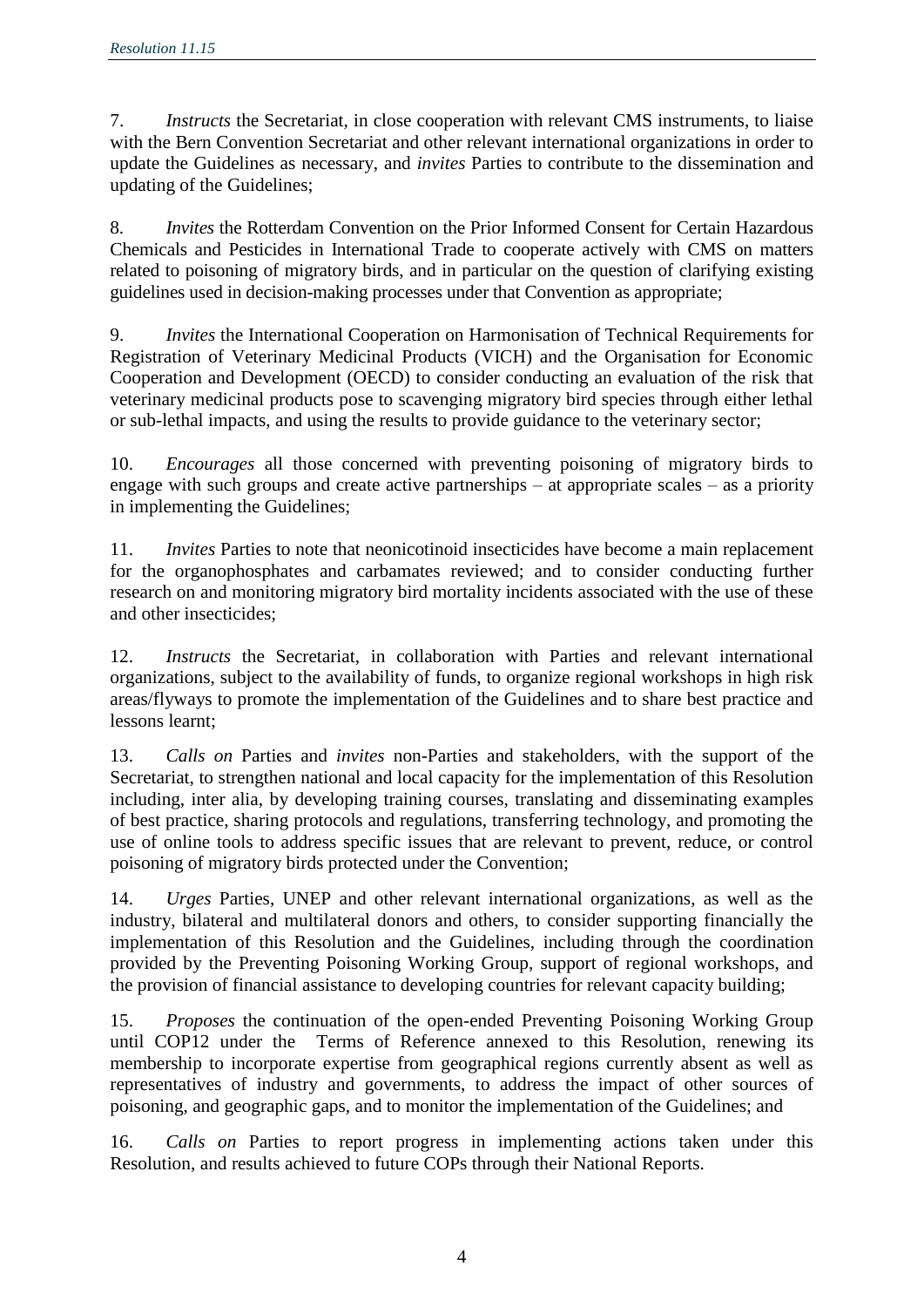## **Annex to Resolution 11.15**

## **TERMS OF REFERENCE OF THE PREVENTING POISONING WORKING GROUP**  (for the intersessional period until COP12)

### **1. Background and purpose**

This Working Group was established by Resolution  $10.26<sup>1</sup>$  to assist the Parties to the Convention on Migratory Species (CMS) and its associated instruments, relevant MEAs and Conventions to review the causes and consequences of poisoning of migratory birds, and to recomend suitable responses to address the problems.

### **2. Role & Scope**

The role of the Working Group is to facilitate concerted efforts, actions and procedures to prevent poisoning of migratory birds. Its geographical scope is global. The Working Group will cover all migratory bird taxa as identified by CMS and its relevant associated instruments.

### **3. Remit**

 $\overline{a}$ 

The Working Group will:

### **Support implementation of the Preventing Poisoning Guidelines**

- a. Facilitate implementation of the Preventing Poisoning Guidelines and other relevant Resolutions adopted by COP11 as well as other relevant frameworks for action;
- b. Set and implement priorities for its work;
- c. Keep the Guidelines actively under review in the light of developing research findings and other relevant information and report relevant developments to the Scientific Council;
- d. Assist in resource mobilization for priority actions;
- e. Actively seek engagement from and with relevant agrochemical, veterinary pharmaceutical industries, and companies manufacturing lead ammunition or fishing weights;
- f. Review, take account of, and communicate best practice when poisons are used as management tools in the protection of migratory birds and other biodiversity;
- g. Encourage the translation and dissemination of the Guidelines widely within relevant networks, as well as to end-users and others;

<sup>1</sup> Under the name Minimising the Risk of Poisoning to Migratory Birds Working Group.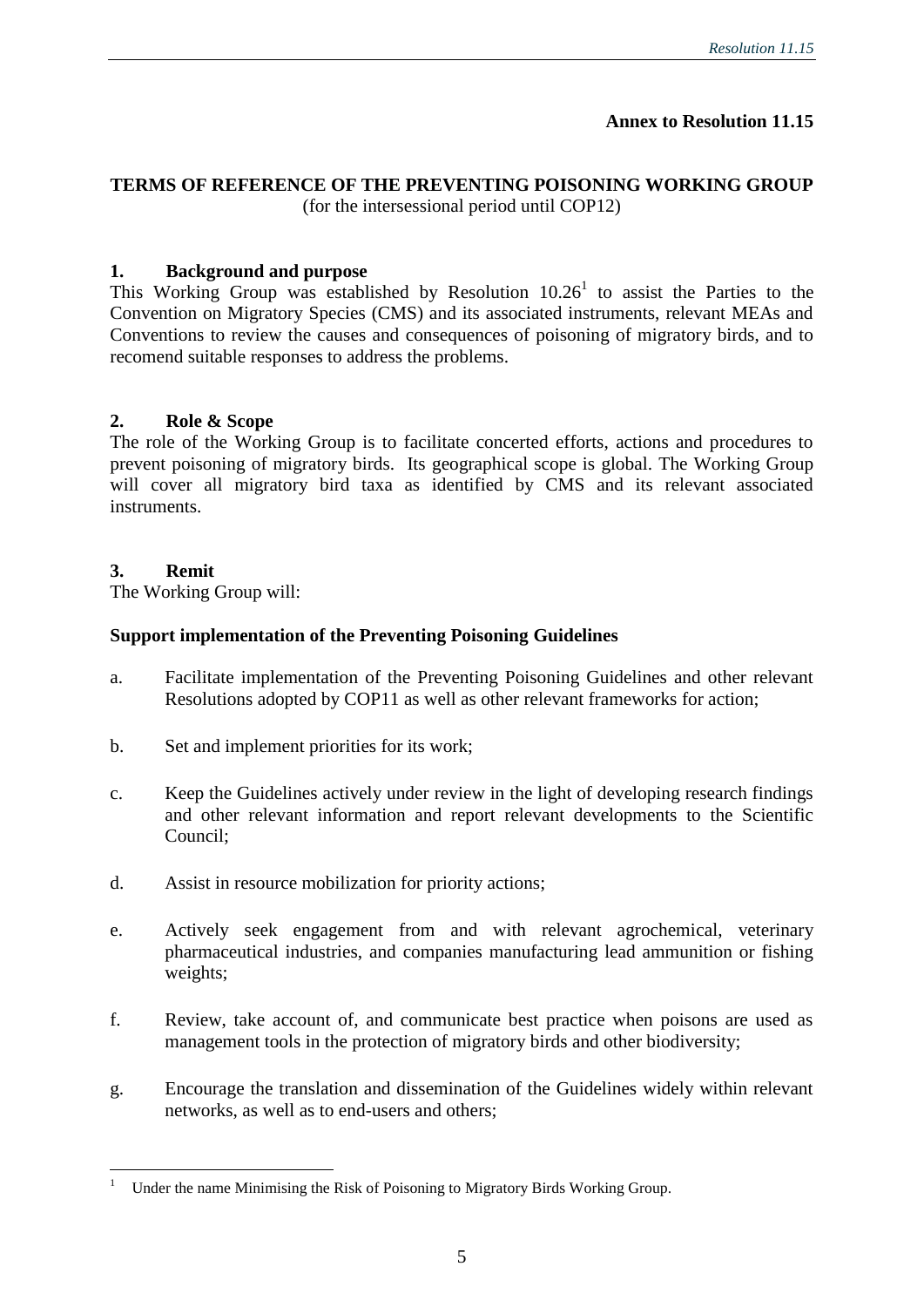- h. Monitor the implementation of the relevant decisions and plans and their effectiveness and submit progress reports to the governing bodies of the participating MEAs;
- i. Stimulate internal and external communication and exchange of information, experience, best practice and know-how;
- j. Strengthen relevant regional and international networks; and

#### **Assess other causes of migratory bird poisoning**

k. Resources permitting, consider the need for additional guidance for preventing impacts on migratory birds from other types of poison (for example pheromone-type substances) and geographic gaps, and how these might be developed.

For effective working, the Working Group will establish task groups addressing either thematic issues (e.g., for different poison types) and/or geographical regions to progress its work.

### **4. Membership**

The membership of the Working Group will comprise the Secretariats of the participating MEAs, as well as academic institutions, NGOs and other stakeholders, as appropriate.

The following representatives will also be invited to contribute to the Working Group:

- Representatives of CMS Parties;
- Representatives of the CMS Scientific Council, AEWA Technical Committee, Raptors MoU Technical Advisory Group, Bern Convention Expert Group on Birds;
- Representatives of the CMS Mediterranean Illegal Killing, Taking and Trade Task Force, African-Eurasian Migratory Landbird Working Group and Flyways Working Group; and
- Independent experts on an ad hoc basis as necessary and appropriate.

#### **5. Governance**

The Working Group will elect a Chair and a Vice-Chair from amongst its members and will operate by seeking consensus among the Group. The Working Group will report to the Scientific Council on its actions, membersip and other related issues.

#### **6. Operation**

Funding permitting, a coordinator will be appointed with the following functions:

- organize the meetings of the Working Group and prepare the background documents;
- maintain and moderate the Working Group's communications;